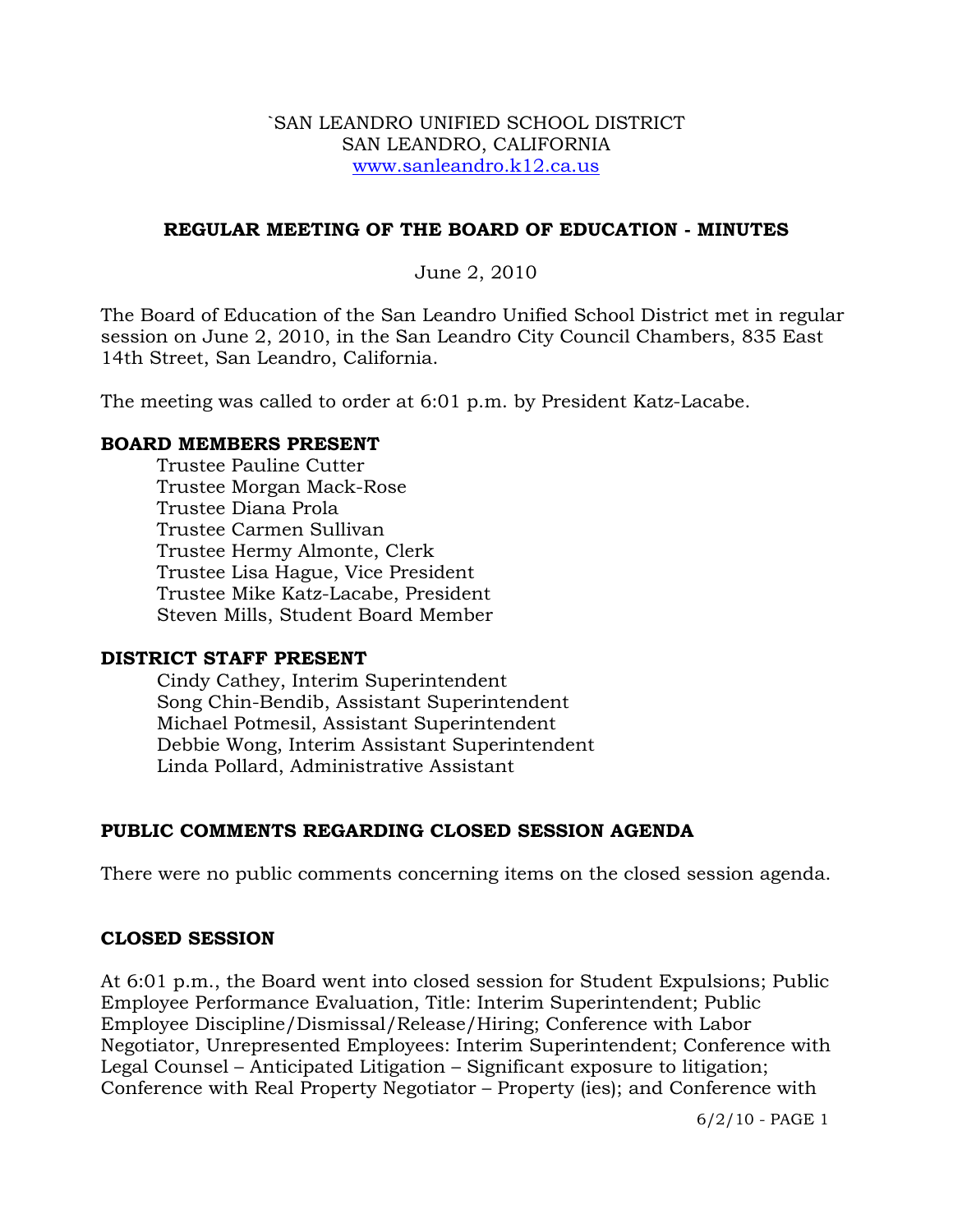Legal Counsel pursuant to Education Code Sections 35146 and 48918(c), and Government Code Sections 54957, 5495.6, 54956.9(b), 54956.8, and 54956.9.e The closed session was adjourned at 7:09 p.m.

The Board returned to open session at 7:11 p.m. with the Pledge of Allegiance to the Flag. President Katz-Lacabe said the Board had been in closed session where no action was taken. Trustee Hague left the meeting at the end of the closed session; however, would be returning later.

# **APPROVAL OF AGENDA**

On a motion made by Trustee Cutter and seconded by Trustee Prola, the Board approved the agenda for the regular meeting of June 2, 2010, by a 6-0 vote. Trustee Hague was absent.

# **AWARDS AND RECOGNITIONS**

Student Board Member Certificate of Commendation

 The Board of Education and the Interim Superintendent presented Student Board member Steven Mills with a Certificate of Commendation for his service as Student Board Member for the San Leandro Unified School District Board of Education for the 2009-2010 school year.

 Steven expressed what an honor it has been to have had the opportunity to serve as the student representative to the Board this past year, as well as being a student in the San Leandro Unified School District since kindergarten. He thanked all of those who have played an integral part in his educational journey.

\* National Merit \$2500 Scholarship Winner

 The Board of Education and the Interim Superintendent recognized San Leandro High School senior Hilary Vance for being selected as a National Merit \$2500 Scholarship winner.

 National Merit \$2500 Scholarship winners are the finalists in each state judged to have the strongest combination of accomplishments, skills, and potential for success in rigorous college studies and were chosen from a talented pool of more than 15,000 outstanding finalists in the 2010 National Merit Scholarship Program. The number of winners per state is proportional to the state's percentage of graduating seniors, and Hilary was one of the 310 winners from California.

 These scholars may use their awards at any regionally accredited U.S. college or university. Hilary plans to attend Stanford University in the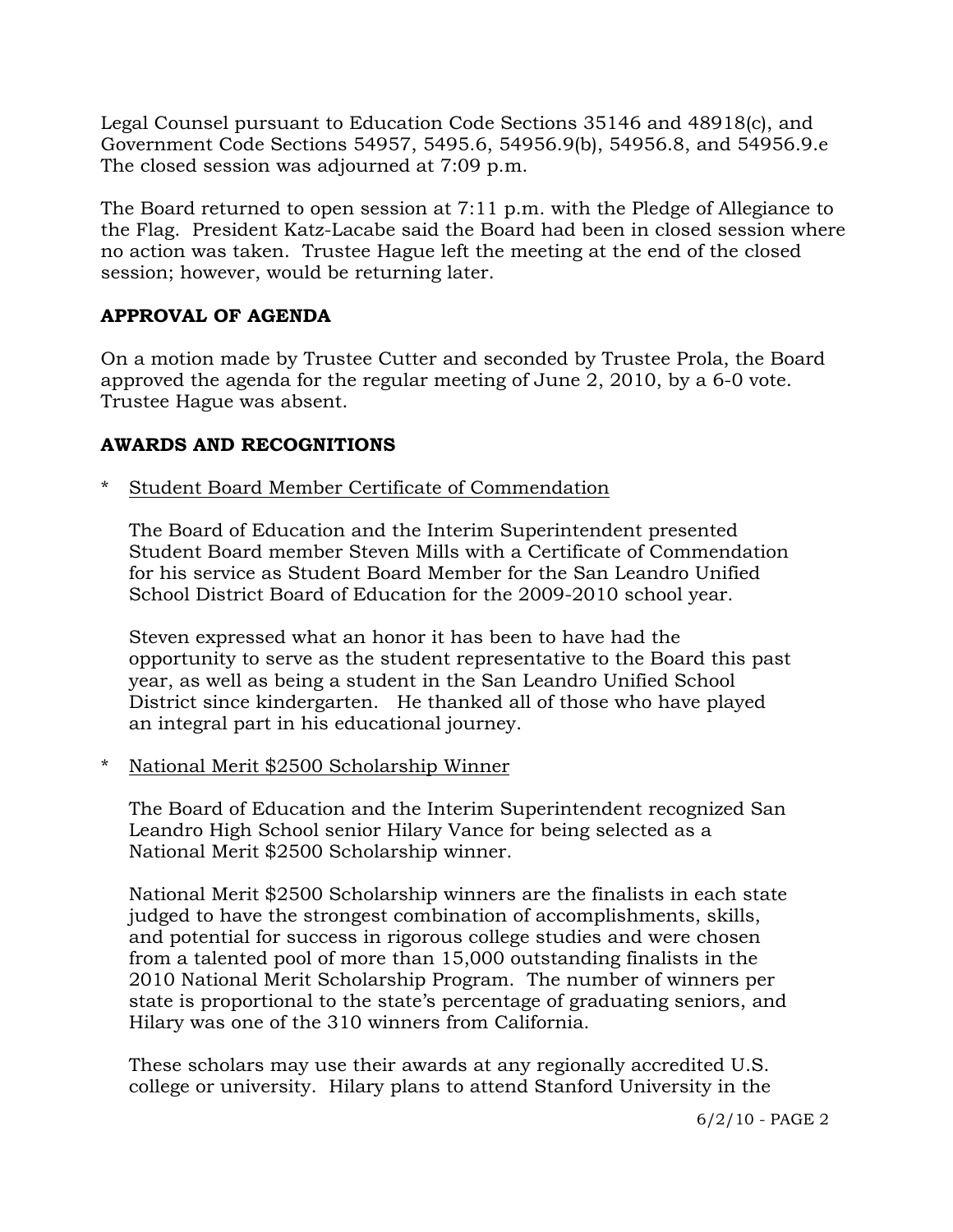fall.

# \* California Writers' Club Certificate of Commendation

 The Board of Education and the Interim Superinendent recognized Monroe 4th Grader, Jane Nguyen, who placed 4th in the California Writers' Club contest. Jane and her family attended an awards ceremony on May 23 where she read aloud her story and received a \$20 prize and certificate. When asked what she wrote about, Ms. Nguyen replied, "It was a fable about a crippled dog, reminding us that we should not judge people by their appearance but by who they are."

# \* National Board for Professional Teaching Standards Certificate of Commendation

 The Board of Education and the Interim Superintendent presented a Certificate of Commendation to Renee Purdy, a Roosevelt Elementary School teacher, who earned a National Board Certification from the National Board for Professional Teaching Standards (NBPTS).

 The National Board for Professional Teaching Standards (NBPTS) advances the quality of teaching and learning by maintaining high and rigorous standards for what accomplished teachers should show and know and be able to do; and by providing a national voluntary system certifying teachers who meet these standards.

\* Employees/Volunteers of the Year 2010-2011

 The Board of Education and the Interim Superintendent proudly recognized the following 2010-2011 Employees/Volunteers of the Year:

- Teacher: Stacy Kaplan
- Administrator: Sheila Lawrence
- Classified: Faye Gipson
- Volunteer Yvonne Nunn

# **PRESENTATIONS**

# Partnership for Academically Successful Students (P.A.S.S)

Debbie Wong, Interim Assistant Superintendent for Educational Services, along with parent representatives from San Leandro High School and Monroe Elementary School, presented highlights of each school's PASS/Parent Equity Team work for the 2009-2010 school year. The presentation included a review of District wide and school site areas of focus and plans for 2010-2011 as it relates to parent partnerships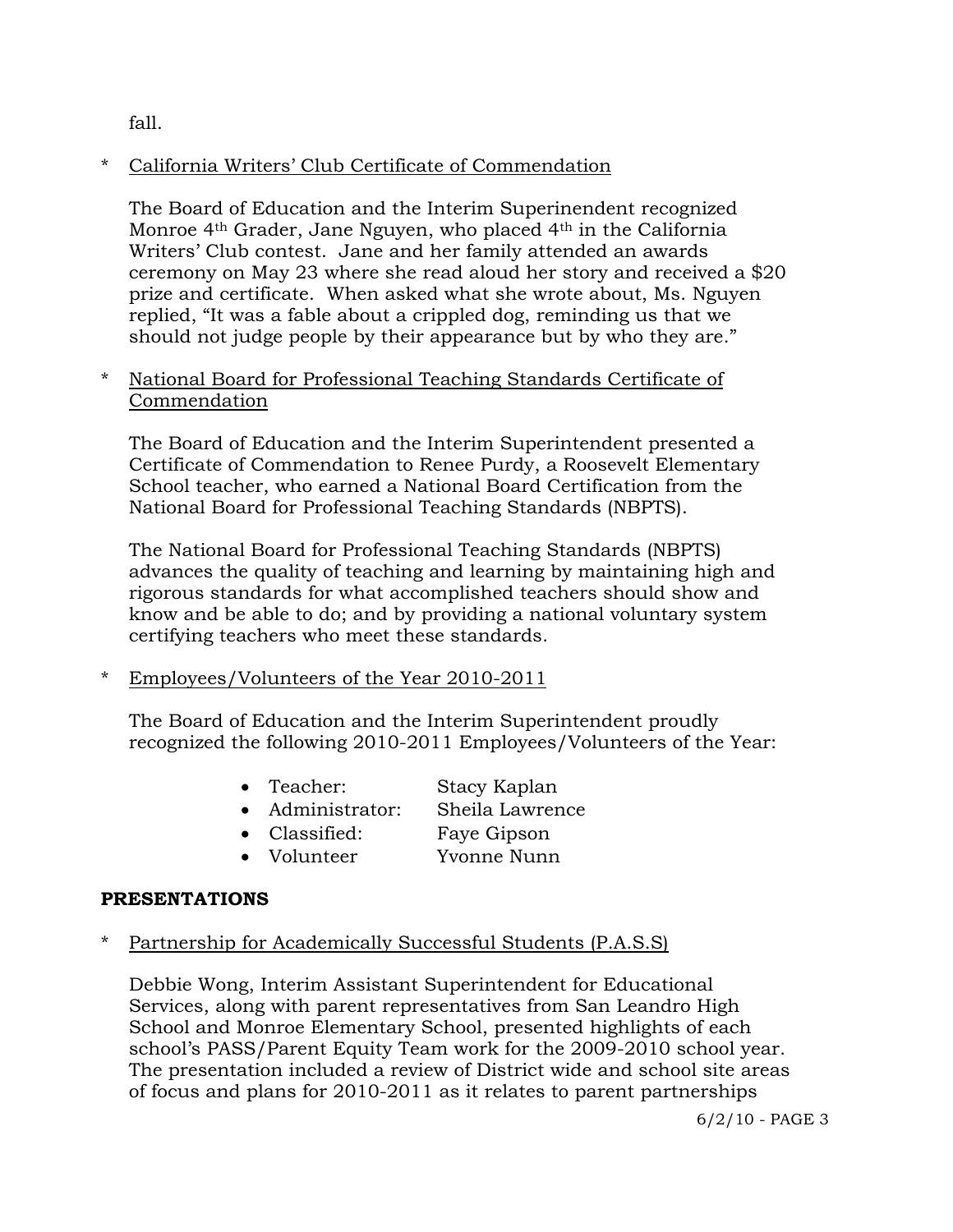and goals for increasing parent involvement and empowerment across all schools.

Highlights included:

- Elementary schools have implemented *High Expectations* elementary parent workshops with 212 elementary school parents completing all nine sessions.
- Middle schools have implemented Parent Institute for Quality Education (PIQE) parents workshops with 200 parents completing all nine sessions.
- At San Leandro High School, Yvonne Nunn, on behalf of the Parent Equity Program (PEP) Team, reported that the Parent Survival Guide is in its third print, there was the 2nd Annual Educational Summit, PEP hosted six department luncheons as a way of getting to know the teachers better before they visit the classrooms, and classroom "walk-throughs" are now referred to as classroom "visits" which present a much more friendlier and welcoming expectation from the staff and the Parent Equity Team.

 Ms. Nunn expressed that in 2010-11, the Team will continue to encourage parents to join them in helping to improve the school district. In that effort, the Team will continue to provide training and tools to the families, review the current data, fully utilizing all forms of communication, strategizing on ways to reach families that need assistance, and determine how we can best serve them, with a specific focus on those families that have failing students on the verge of dropping out of high school.

• Principal Queta Beltran of Monroe Elementary School reported that PASS was integrated into ELAC, and the school hosted culturally-themed family night potlucks. In 2010-11, Monroe would like to integrate PASS with other parent leadership groups (PTO), continue parent education, build a parent and student voice around culturally relevant teaching strategies and TARI strategies in the classroom and recruit Latino parents to the School Site Council.

 Monroe parent Nancy Silva shared her experience with the High Expectation program, stating that the workshop offered a time for parents to come together and share their everyday stresses, and provided the tools for them to help and get their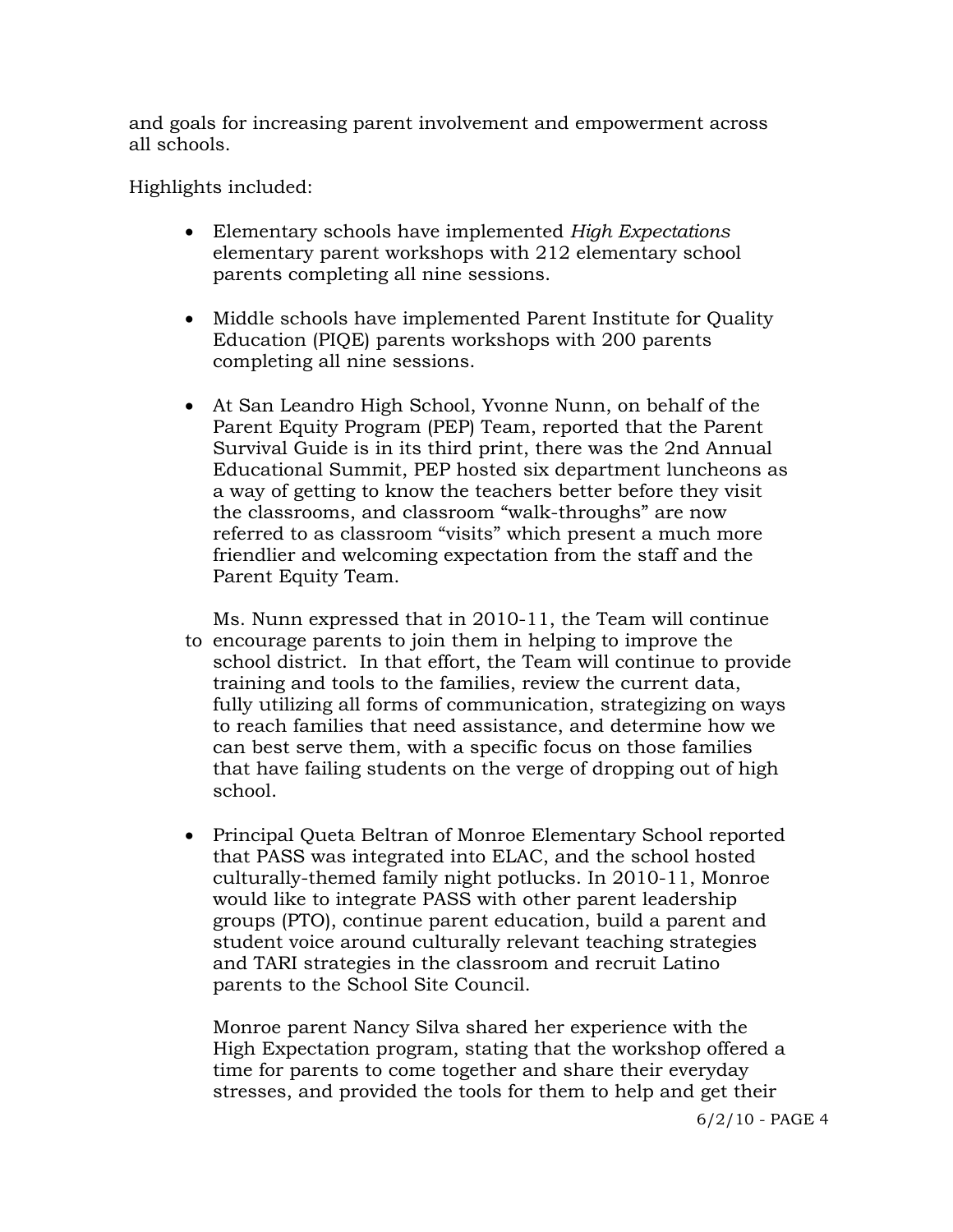students more involved, adding that her husband and she found the parent workshops to be very exciting and worthwhile and hoped that other parents would consider participating. In addition, Ms. Silva said that the ELAC and PASS partnership has networked on a variety of projects including hosting a Mothers' Day Cinco de Mayo celebration.

 Looking ahead, Interim Assistant Superintendent Wong explained that through feedback received from a recent principal survey, the District's focus for next year will be

- Developing a Superintendent's District-wide PASS forum,
- Problem solving with principals on the challenges/issues in order to improve upon our parent empowerment model
- Working with school sites to establish strategic and systemic action steps that addresses academic success for all students
- Monitoring and supporting principals on their implementation

 The Board shared their comments and offered suggestions such as, distributing a parent survey to get feedback, and possibly placing a bulletin board in a designated area at the school sites where upcoming events, and school information can be posted for parents who visit the campus.

 Trustee Mack-Rose attended the Summit and raised a concern about what seemed to be a lower attendance. Student Board member Mills felt that electronic-only communication may have been a factor in attendance, as some families do not have easy access to the online information.

 Trustee Sullivan commented that she would have liked to have heard from more parents, remembering that last year a number of parents shared their experiences and highlights of each school's PASS/Parent Equity Team work. Trustee Sullivan was reminded of her role as one of the first members of the Parent Equity Team at the high school, stating that it takes a lot of encouragement and willingness from staff to help parents feel that, through this work, their voices are being heard and things are being carried out. Trustee Sullivan hoped that by merging groups the focus of this work would not be lost, sharing that a Latina parent had commented that she did not feel comfortable when she attended another group, because no one spoke to her or made her feel welcomed, unlike the parent equity group where she expressed, "I could "relax my shoulders," because someone was speaking my language." She also stressed the importance of keeping underrepresented parents involved, particularly for a Program Improvement District, adding that she hoped that the fear that these groups would "die out" next year would not be the case and looked forward to having parents come and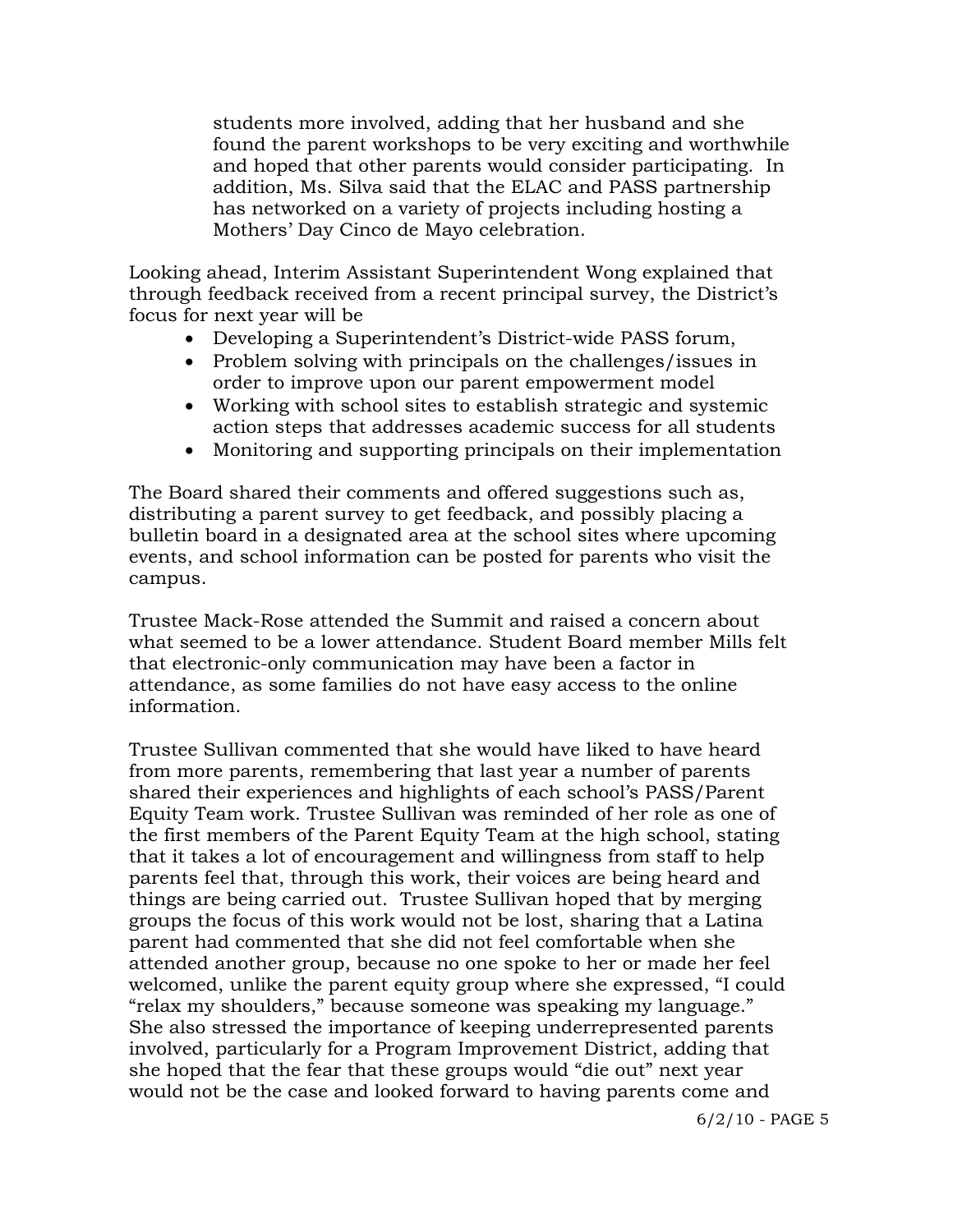present next year.

 The Board thanked school staff and parents for sharing their work and their experiences.

### **PUBLIC TESTIMONY ON NON-AGENDA ITEMS**

• Carol Delton, San Leandro Teachers' Association (SLTA), updated the Board on SLTA's documents request, including the most recent request regarding the ASSETS grant and encroachment on the general fund, hiring process, and what constitutes the school day.

# **PUBLIC HEARING**

 A public hearing was conducted regarding the California School Employees Association (CSEA) Chapter #94 Initial Proposal to the San Leandro Unified School District.

 The Board of Education acknowledged receipt of the California School Employees Association (CSEA) Chapter #94 initial proposal to the San Leandro Unified School District. By law, school districts are required to "sunshine" collective bargaining proposals in an open session of the Board of Education. On May 12, 2010, the California School Employees Association, (CSEA), Chapter #94 submitted its initial proposal to the San Leandro Unified School District for Board acknowledgment. The current Collective Bargaining Agreement ends June 30, 2010, and a successor agreement will replace it. This is the first reading of this proposal. Additional copies of CSEA's initial proposal are available in the Human Resources Department.

 On a motion made by Trustee Mack-Rose and seconded by Trustee Cutter, the Board opened the public hearing regarding the California School Employees Association (CSEA) Chapter #94 Initial Proposal to the San Leandro Unified School District by a 6-0 vote. Trustee Hague was absent.

No comments were received from the audience.

 On a motion made by Trustee Mack-Rose and seconded by Trustee Prola, the Board closed the public hearing regarding the California School Employees Association (CSEA) Chapter #94 Initial Proposal to the San Leandro Unified School District by a 6-0 vote. Trustee Hague was absent.

# **ACTION ITEM**

#### Human Resources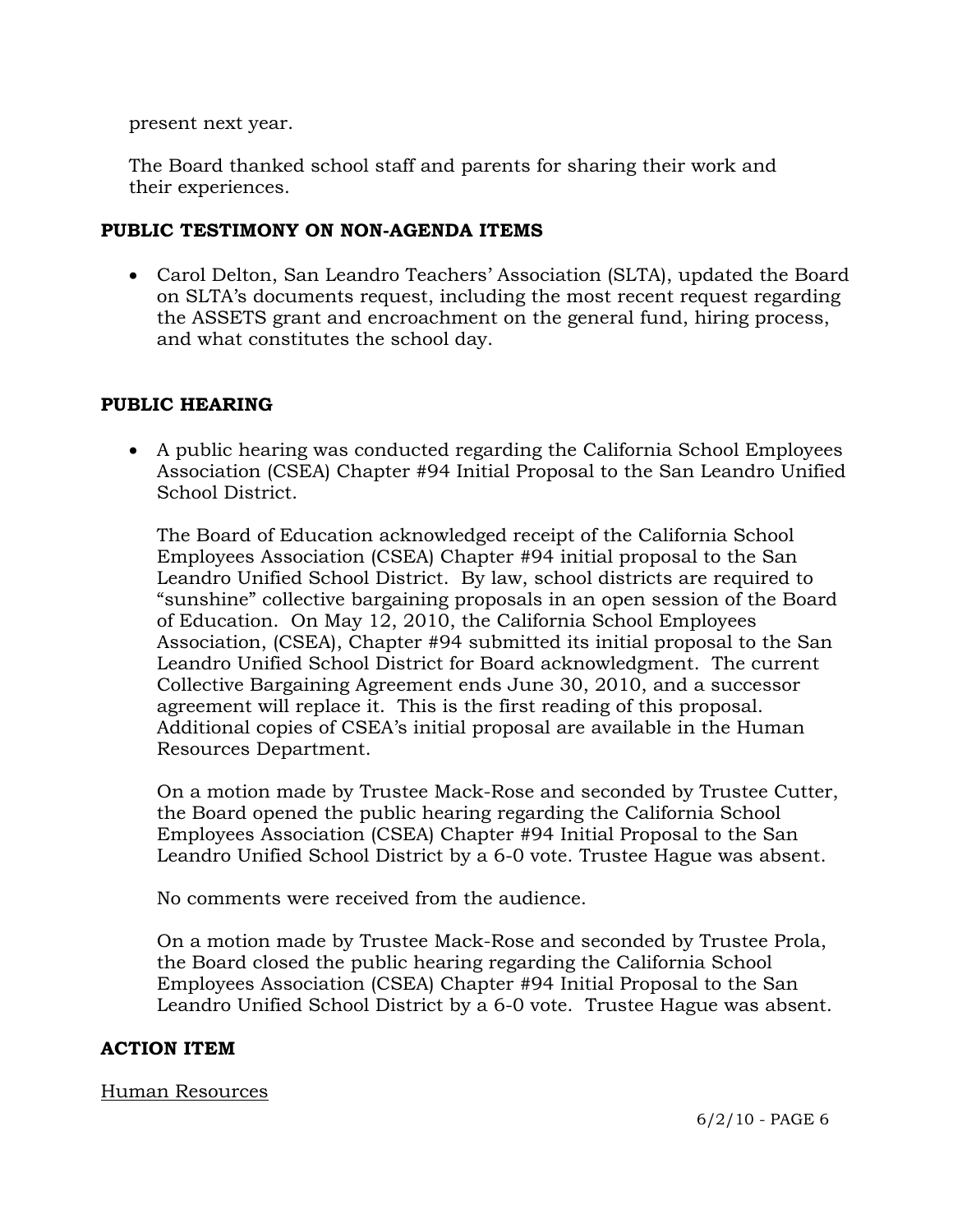2.1-A California School Employees' Association Initial Proposal to the San Leandro Unified School District

> On a motion made by Trustee Mack-Rose and seconded by Trustee Sullivan, the Board acknowledged receipt of the California School Employees' Association Initial Proposal to the San Leandro Unified School District by 6-0 vote. Trustee Hague was absent.

# **REPORTS**

- 1) Correspondence Clerk Almonte reported receipt of the following emails between May 17, 2010, through June 1, 2010: From Chuck North regarding "Presenters needed Please view"; from Dennis Lim regarding "AC transit to hold public hearings on additional service reductions and declaration of fiscal emergency"; June Yu regarding "Elementary libraries"; from Mark Hamilton regarding "Website/Calendar"; from Steve Magidson regarding "RE: Concern"; Marilyn Thirion regarding Business Academy Invitation"; eight emails from Tamara Johnson regarding "Incident at Monroe Elementary School"; from Senator Ellen Corbett regarding "Corbett announces new a partnership at NUMMI plant"; from Stephen Cassidy regarding "Superintendent Decision", "Japanese American Internment Stories and Bill to Honor Korematsu", and "Term of Superintendent Contract"; from Lily Hui regarding "James Madison Elementary School library"; from Hendy Wijaya regarding "RE: Your chance to vote for Teacher of the Year", and "RE: Star Test 2009 results"; from Jeni Engler regarding "Cindy Cathey"; from Mary Beth Barloga regarding "Hire Cindy"; from Andrew Gordon regarding "Invitation to San Leandro's First Annual International Festival"; from Richard Fishbaugh regarding "Fw: SLTA Scholarship Tea Flier"; from Shaheen Mohammed regarding "Budget Constraints and Arts Education"; from Sheila Jordon regarding "Memorial Day"; from Deborah and Kevin Cox regarding "Eat Out for Education."
- 2) Student Board Member Report Student Board member Steven Mills updated the Board on activities at San Leandro High School, reporting that the school-wide talent show was very successful, raising approximately \$1,500, hopefully two talent shows can be planned for next year. There was also a color-rally and free dance. This Friday, June 4, will be the Unity Rally; activities include a jumpy obstacle course, and Sumo wrestling. School clubs will be selling food and hosting games, and there will be performances from various ethnic groups.

Associate Student Body officers were elected for next year, announcing that senior Jeff Engler has been selected as the Student Board member representative for the 2010-2011 school year.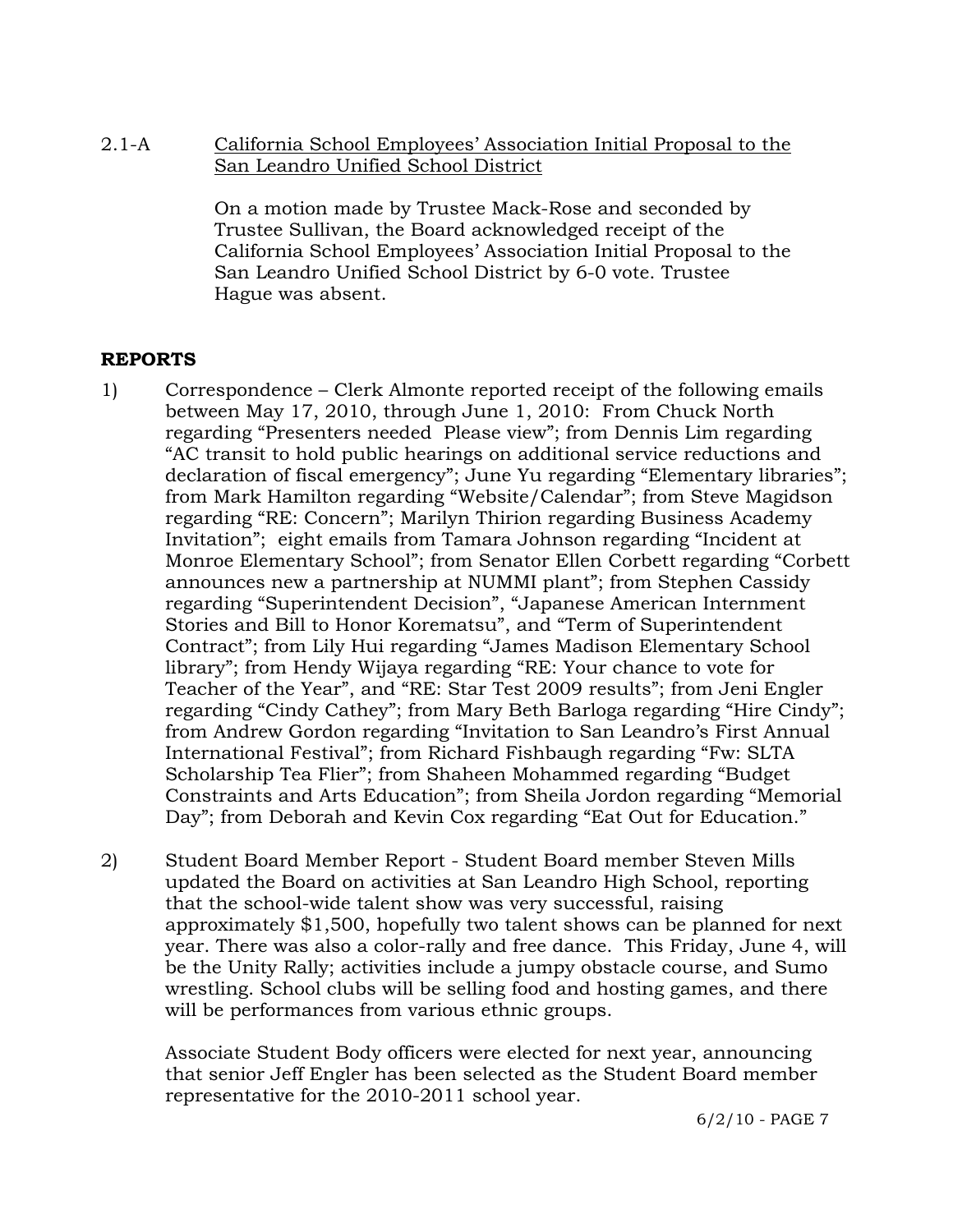- 3) Union Representative Reports
	- Mark Hamilton, on behalf of the San Leandro Teachers' Association, expressed the Associations' support of the one-year extension of the Interim Superintendent's contract. Mr. Hamilton raised concern regarding the reduction of the elementary prep specialists, and shared that, with the opening of the new  $9<sup>th</sup>$  grade campus, staffing has become somewhat unsettling as assignments for teachers, counselors, and high school staff are still up in the air.
- 4) Interim Superintendent Report Interim Superintendent Cindy Cathey reported that she was able to attend a few of the elementary school opens houses last week, adding that a number of schools indicated an increase in participation this year.

The First Annual International Festival will be Saturday, June 5, from 12- 4 p.m. at John Muir Middle School. Food will be sold by local restaurants; and will feature school booths representing a variety of different countries, performances by students and community members, art, music, and interactive activities, adding that this is truly a time for the community to come together and learn about the many cultures that represent the San Leandro community and celebrate our many treasures.

Interim Superintendent Cathey said that she has been meeting with the San Leandro Education Foundation monthly to discuss their efforts to raise funds in support of our schools.

Interim Superintendent Cathey stated that she would follow up on the staffing assignments for next year at the high school.

Interim Superintendent acknowledged the retirement of Mr. Potmesil, Assistant Superintendent of Human Resources, and thanked him for all of his hard work for the District.

# 5) Board Committee Reports

 Facilities/Technology – Trustee Cutter reported that the committee met on May 20 and discussed Amendment #8 to Ninyo & Moore for the Career Technology Education Center Shop Building (for Wood, Metal & Auto Shops), for testing and inspection services which was being brought forward for Board consideration tonight. The committee also received a presentation of options for the San Leandro High School Career Technology Education Center shop building exterior façade design, discussed and reviewed unfunded modernization projects list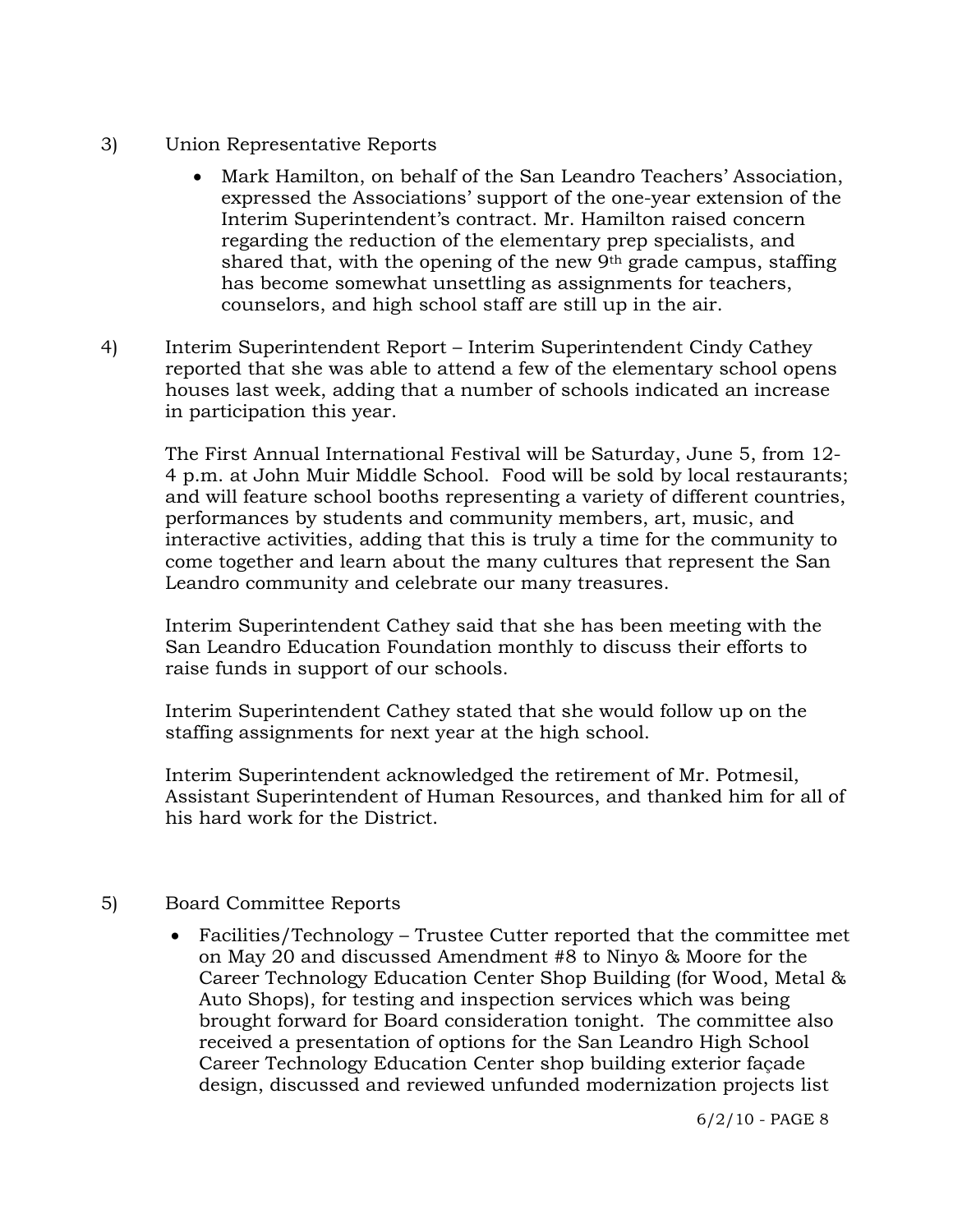and impact of Measure B on summer school. The next meeting will be June 4, 2010, 9:00-10:30 a.m., at the District Office.

- Finance Trustee Mack-Rose reported that the committee met on May 24 and reviewed the May Revise highlights, heard a brief update from the May 5, 2010, Budget Advisory Committee (BAC) meeting, discussed and reviewed the preliminary work from individual Board members on budget reductions and adjustments for 2011-2012 and 2012-2013, in preparation for the June 2, 2010, Board meeting, and discussed other relevant budget questions. The next meeting will be June 14, 2010, at the District Office at 10:00 a.m.
- Ad Hoc Committee for Potential Bond Interim Supt. Cathey reported that the committee met on June 2, 2010, and heard an update on the San Leandro Sports Foundation meeting summary, reviewed the open house facility survey results, discussed modernization projects, and other Measure B and QSCB project considerations. The committee also received a preliminary project cost breakdown for Burrell Field, high school swimming pool, and other suggested projects. Interim Superintendent said that the plan is to provide the full Board with a presentation and set aside time for a work session at a future Board meeting. The community is invited to share their input and ideas.

#### **CONSENT ITEMS**

#### General Services

- 1.1-C Approval of Board Minutes May 18, 2010
- 1.2-C Approval of Board Minutes May 21, 2010

#### Human Resources

2.1-C Acceptance of Personnel Report

# Educational Services

- 3.1-C Acceptance of Donations
- 3.2-C Proposed Stipulated Expulsion Order for Students E18-09/10, E19- 09/10, E20-09/10, and E21-09/10.

# Facilities and Construction

6/2/10 - PAGE 9 5.1-C Amendment #8 to the Ninyo & Moore Professional Services Contract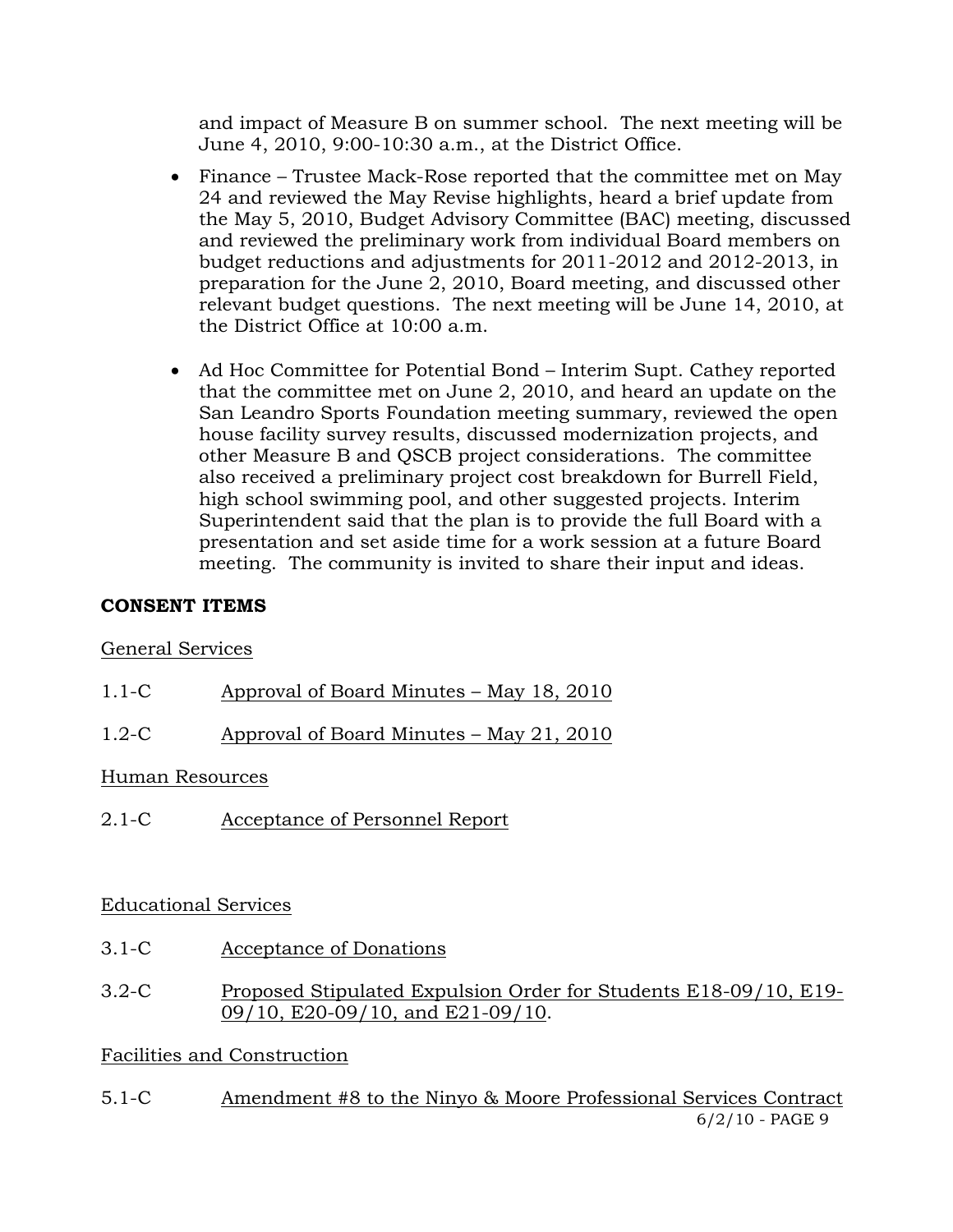# for Testing and Inspection Services at the Career Technical Education Project

On a motion made by Trustee Prola and seconded by Trustee Almonte, the Board approved the consent items by a 6-0 vote. Trustee Hague was absent.

Trustee Hague returned to the meeting at 8:20 p.m.

# **PRESENTATION**

Governor's May Revision

 Assistant Superintendent Business Services, Song Chin-Bendib provided a presentation updating the Board on information necessary for preparing the 2010-2011 Adopted Budget which is due to the County Office of Education no later than June 30, 2010. The presentation included:

- Highlights of the Governor's May Revision that was released on May 14, 2010, which included the on-going funding reduction of 3.85% of undeficited Base revenue Limit, starting fiscal year 2010-2011
- Tier III funding charts
- The Finance Committee's recommendations for budget reductions for fiscal year 2011-2012 and beyond
- Other budget related spreadsheets and charts as appropriate

 The Board thanked staff for the thorough presentation and for specifically clarifying the Governor's change from an ADA flat rate reduction to a percentage reduction and the \$350K impact to San Leandro, and for explaining the funding and penalties associated with class size and class size reduction.

 Assistant Superintendent Bendib also mentioned that due to the uncertainty and instability of the state's fiscal situation, the County Superintendent is allowing Boards to sign a document that acknowledges that they know they have a fiduciary duty to submit a balanced budget for 3 years at the time of the adopted budget. By signing this acknowledgement, they can then postpone coming up with the list of reductions for 2010-201012 until the First Interim Report, which is due in December, if they so choose.

At 9:35 p.m. the Board took a break and the meeting was reconvened at 9:45 p.m.

# **CONFERENCE ITEM**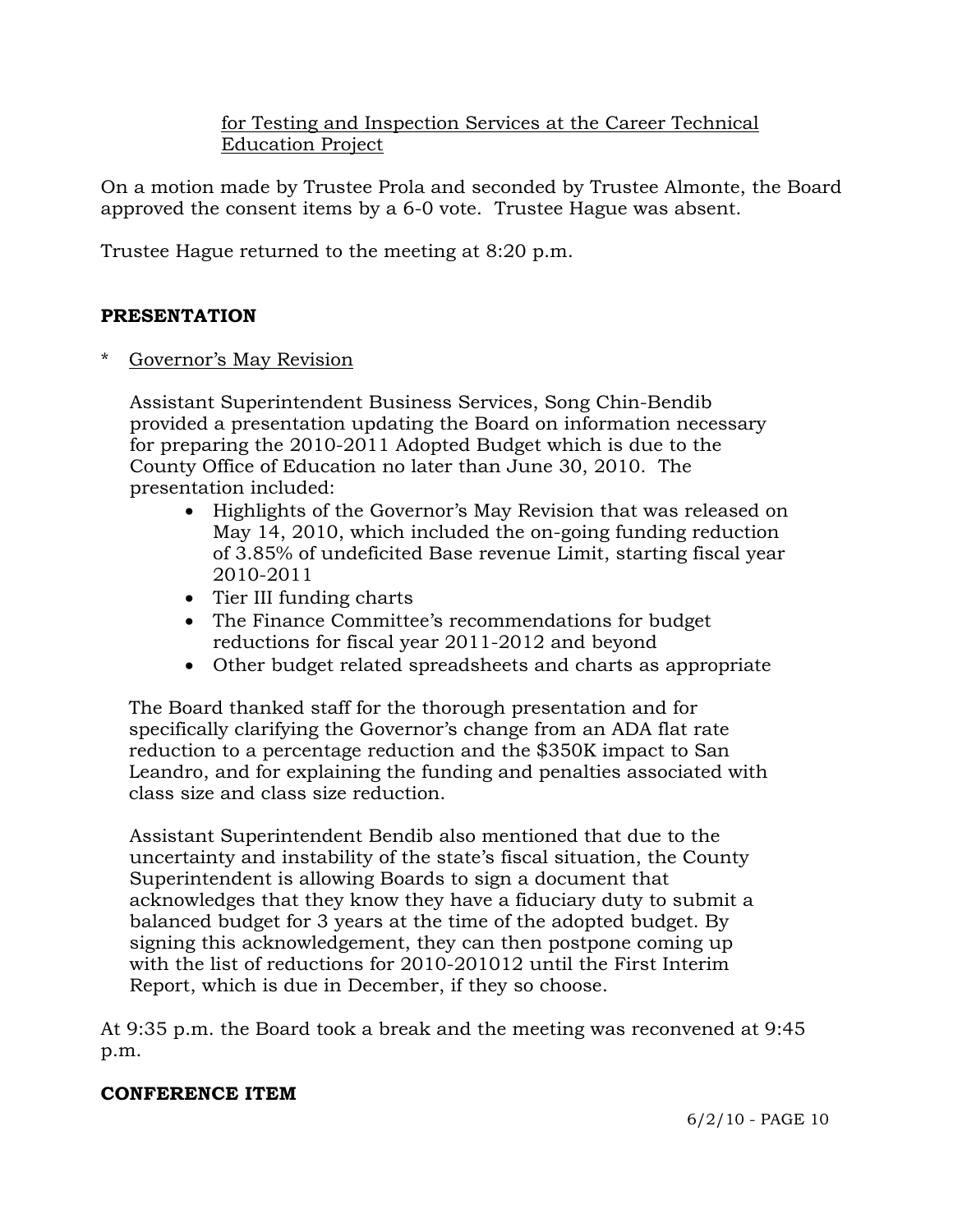#### Business Operations

4.1-CF Review and Discuss a Preliminary List of Budget Reductions for the 2010-2011 Adoption Budget which also Includes Fiscal Years 2011- 12 and 2012-13

#### **PUBLIC COMMENT**

- Mark Hamilton, San Leandro High School counselor, read an excerpt from a message from the president of the California School Counselors Association that appeared in their summer 2010 publication entitled "The Crack in Education." The article addressed the status of public education in California and he urged the Board to do everything possible to preserve a comprehensive guidance program in our schools.
- Kerry Marshall, McKinley Elementary School teacher, stressed the importance of P.E., art, and music to a child's education.
- Carol Delton, San Leandro Teachers' Association, urged the Board and staff to work together, develop a user-friendly budget document that provides the best services for our students with the limited funds available, and explore using categorical funds to preserve services.
- Stephen Cassidy was concerned about taking action on the Finance Committee's proposed budget reductions recommendation without giving the public an opportunity to view it. Mr. Cassidy suggested that the Board consider other reduction possibilities such as reducing the number of principals at the elementary level, and looking to other nearby districts to see if there is any way to consolidate some of the administrative costs such as a joint human resources department.

The Board considered the County's option, to submit a one-lump sum budget reduction for 2011-2012 and 2012-2013, and given the late hour, they did not review and discuss the preliminary list of budget reductions developed by the Finance Committee.

On a motion made by Trustee Mack-Rose and seconded by Trustee Almonte, the Board tabled the discussion of the preliminary list of budget reductions brought forward by the Finance Committee for the 2010-2011 Adoption Budget which includes fiscal years 2011-12 and 2012-13, to a future meeting by a 6-1 vote. Trustee Cutter voting no.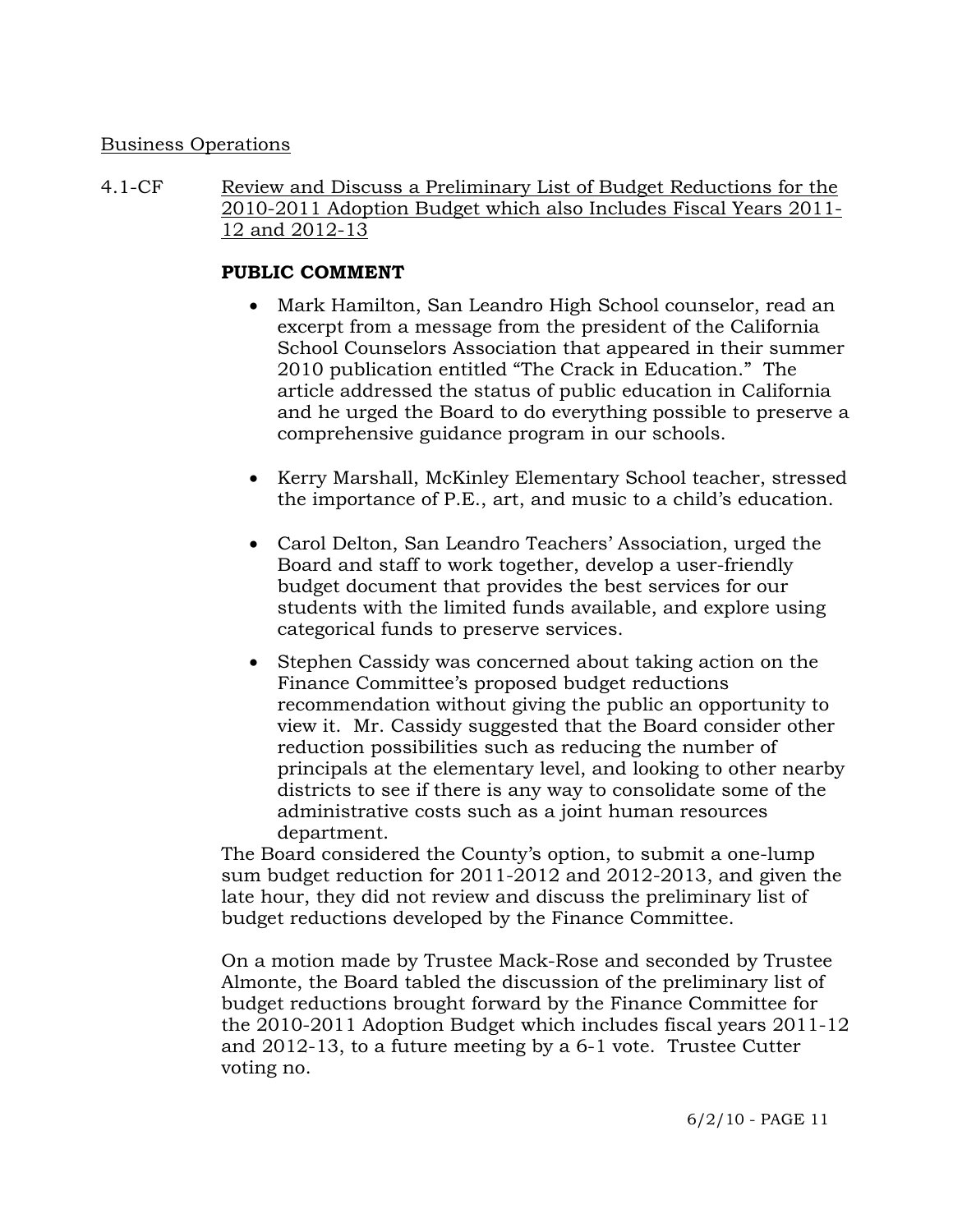# **PUBLIC HEARING**

 A public hearing was conducted regarding SB X3-4 Categorical Tier III Flexibility Acceptance and Use of Funds for 2010-11.

 The 2008-09 Budget trailer bill (SBX3 4) gave local school agencies the authority to use the funds received from the state for Tier III programs for "any educational purpose, to the extent permitted by federal law" in order to provide services for student programs. Program or funding requirements, as otherwise provided in statute, regulation, and budget act provisional language associated with the funding, are not in effect. The flexibility to transfer funds from the Tier III programs is authorized for five years from 2008-09 to 2012-13.

 It is suggested that for the purpose of meeting the requirement of the public hearing that the Board will use the funds received from the state for Tier III programs for "any **explicit** educational purpose, to the extent permitted by federal law" and that the funds are used to provide programs and services to students. A 2010-11 Tier III chart delineated funds that are being swept versus those that are not swept.

 The action on this agenda allows the District to receive all the Tier III funds from the State and to record the funds in the Unrestricted General Fund which is a condition required by the State.

 By conducting a public hearing on a regularly scheduled Board meeting, the District would have met the requirement under Budget Trailer Bills SBX 3 4 and ABX4 2.

 On a motion made by Trustee Hague and seconded by Trustee Sullivan, the Board opened the public hearing regarding the SB X3-4 Categorical Tier III Flexibility Acceptance and Use of Funds for 2010-11, by a 7-0 vote. **PUBLIC COMMENT** 

• Carol Delton, San Leandro Teachers' Association posed two questions concerning the definition of the word "explicit" in the Education Code with regards to sweeping Tier III categorical programs, and why supplemental instruction was not included as part of the Tier III items, which were addressed by Assistant Superintendent Chin-Bendib.

 On a motion made by Trustee Hague and seconded by Trustee Sullivan, the Board closed the public hearing regarding SB X3-4 Categorical Tier III Flexibility Acceptance and Use of Funds for 2010-11, by a 7-0 vote.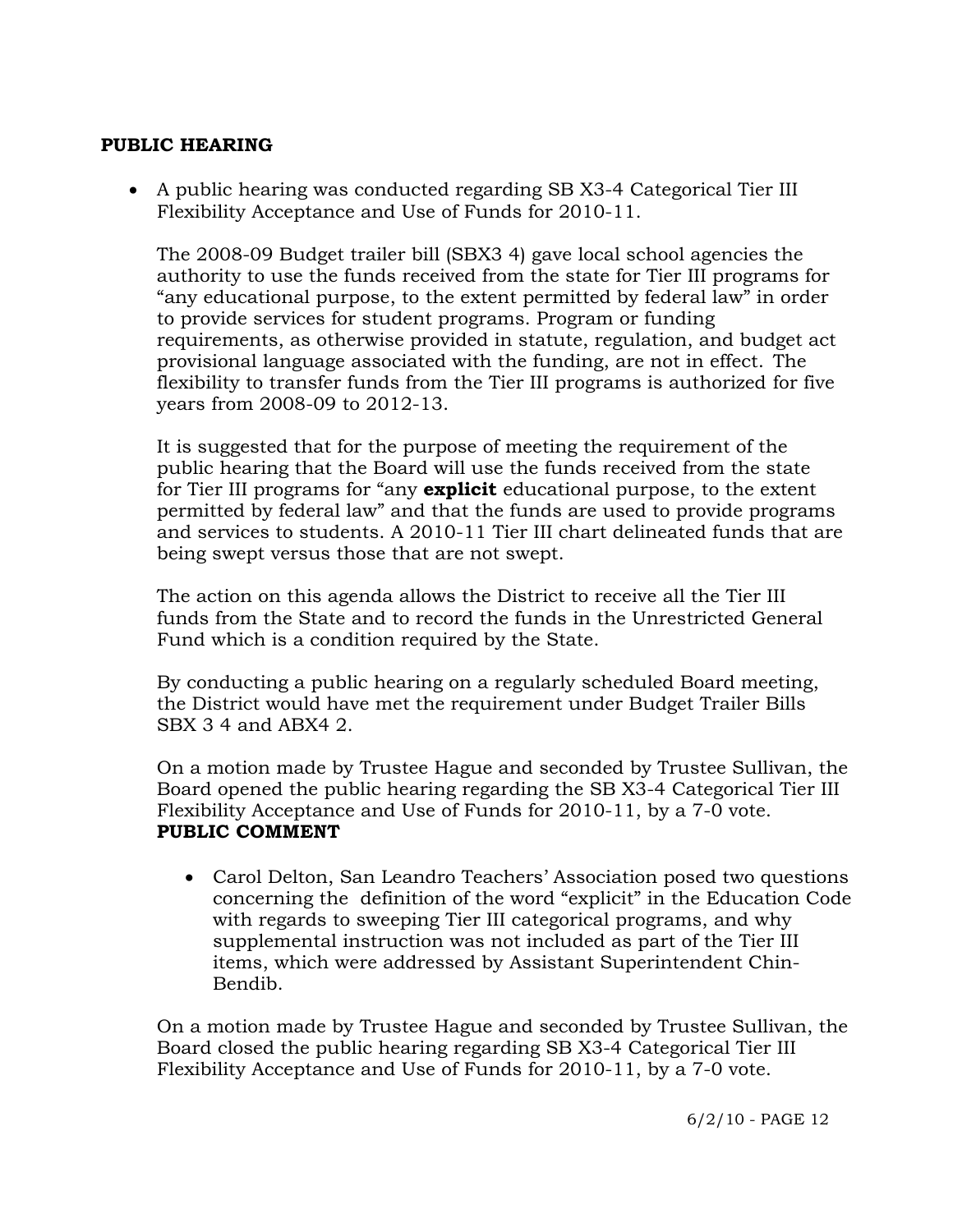# **ACTION ITEM**

#### Human Resources

2.1-A SB X3-4 Categorical Tier III Flexibility Acceptance and Use of Funds for 2010-11

> On a motion made by Trustee Hague and seconded by Trustee Sullivan, the Board approved the acceptance of the SB X3-4 categorical Tier III funds delineated in the proposed 2010-11 Tier III Allocations and Sweeps chart and to use these funds for any explicit educational purpose in order to provide services and programs for students by a 7-0 vote.

#### **ACTION ITEM**

#### General Services

1.1-A Employee Contract between San Leandro Unified School District and the Interim Superintendent for the Period January 19, 2010, through June 30, 2011

> Trustee Mack-Rose suggested that the Board amend the recommendation and consider removing "interim" from Interim Superintendent Cindy Cathey's title.

Trustee Prola made a motion to that effect; however, while it was evident that the Board agreed with Trustee Mack-Rose, Trustees Cutter and Sullivan suggested that because the item had not been agendized in that way, the contract be approved as presented, and at the next meeting the Board discuss and consider removing the word "interim" from the title, which would give the public an opportunity to share, and the Board to hear, their comments.

Trustee Prola agreed, retracted her amended motion, and on a motion made by Trustee Prola and seconded by Trustee Mack-Rose, the Board approved the Employee Contract between the San Leandro Unified School District and the Interim Superintendent for the period January 19, 2010, through June 30, 2011 as presented, by a 7-0 vote.

#### 1.2-A Senior Director II, Human Resources Job Description and Position

In response to Trustee Prola it was explained that there were not any significant changes between the current and proposed job description.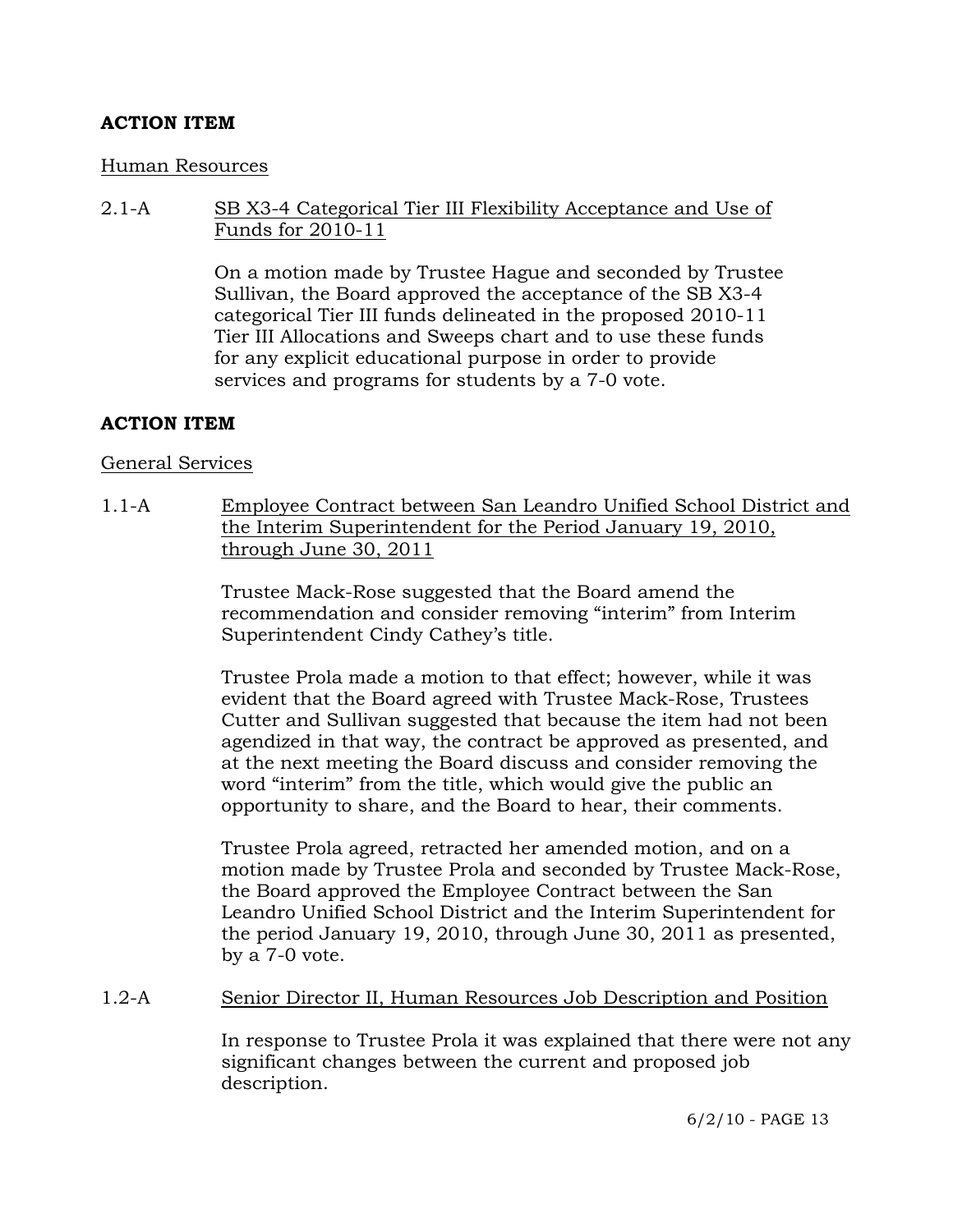On a motion made by Trustee Mack-Rose and seconded by Trustee Cutter, the Board approved the job description and position for the Senior Director II, Human Resources, by a 7-0 vote.

#### Business Operations

#### 4.2-A Resolution #10-39 Temporary Borrowing between Funds

On a motion made by Trustee Hague and seconded by Trustee Almonte, the Board adopted Resolution #10-39 Temporary Borrowing between Funds, by a 7-0 vote.

At 10:29 p.m., on a motion made by Trustee Hague and seconded by Trustee Prola, the Board extended the meeting to 10:45 p.m., by a 7-0 vote.

#### **ADDITIONAL SUGGESTIONS AND COMMENTS FROM BOARD MEMBERS**

- Trustee Sullivan congratulated Student Support Services Director Sheila Lawrence for being selected as Administrator of the Year and thanked her and her staff for coordinating and providing support of the many sponsors of the Latino Student Achievement Night and the 9th Annual African American Student Achievement Night, and acknowledged members of the parent equity teams for all of their work towards a very successful and wellattended event.
- Trustee Almonte asked for consensus that Board direct staff to register the District for the "Great California Shakeout on Oct. 21, 2010. It was suggested that Trustee Almonte send information regarding the drill to the Board prior to consideration.
- Trustee Hague attended the San Leandro High School band concert this evening, commenting that the band program is thriving and growing, noting that since Mr. Leese, the band director, came to the District 10 years ago, the number of band students has increased from 35 to 110 this year and 120 have signed up for next year. In addition, Trustee Hague said that the trumpet player from "Santana" was in attendance.
- Trustee Prola commented that she attended CSBA's State Delegate Assembly on May 22-23 in Sacramento where a variety of topics were discussed, among them two historic lawsuits filed by the Association: 1) Requiring all eighth-grade students be tested in Algebra 1 skills; and 2) *Robles-Wong vs. State of California* a historical school funding lawsuit, asking the state to fulfill its constitutional obligation to support our public schools and students. Trustee Prola asked for consensus to adopt a resolution in support of this lawsuit. While consensus was not received, it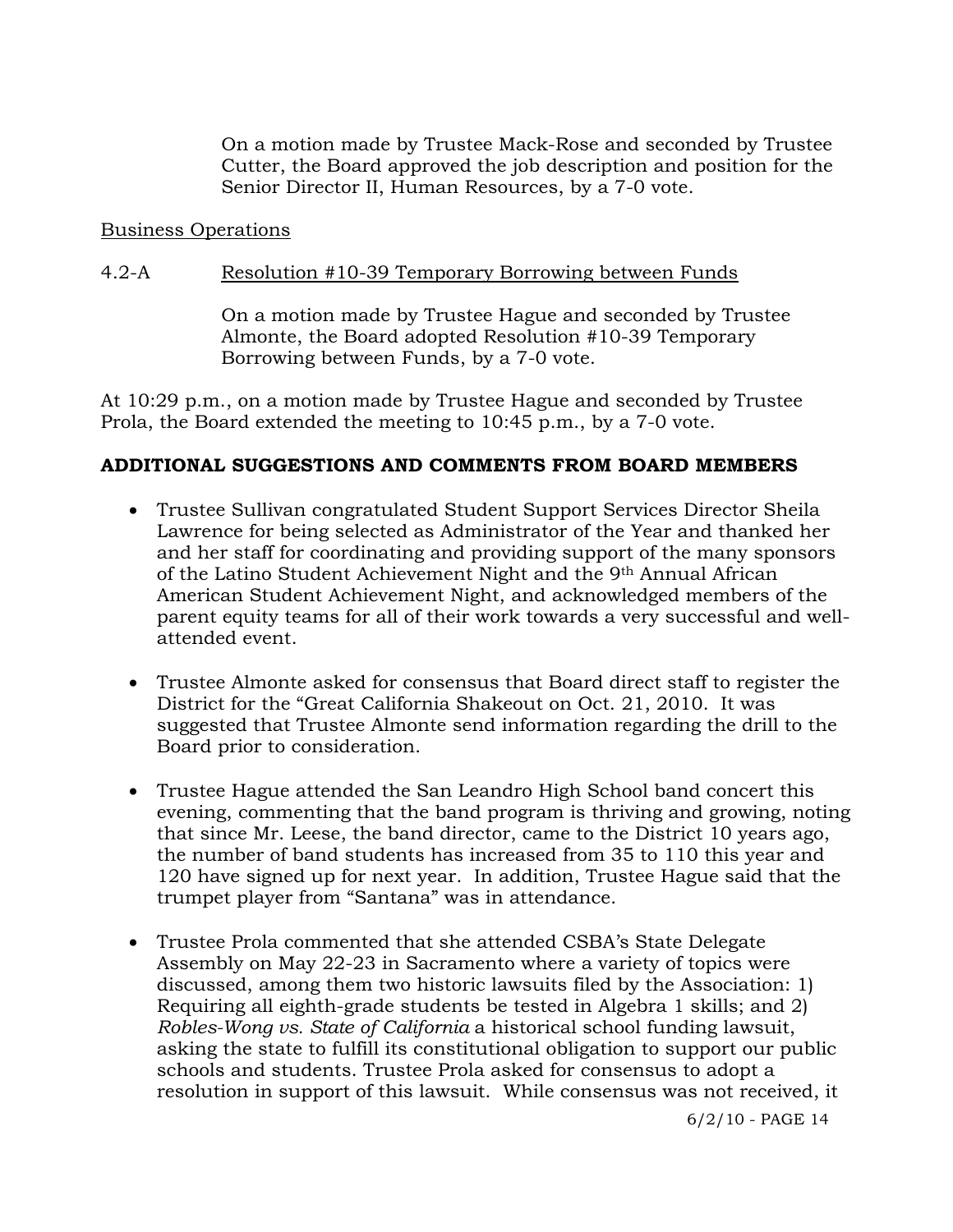was the consensus to forward this request to the Advocacy Committee for consideration.

 Trustee Cutter commented that she would like to see the District focus on a number of Bond projects district-wide rather than just two "premiere" projects.

 Trustee Cutter also questioned the rationale on why Employees/Volunteers are given an award for the 2010-11 school year, rather than the year just ending.

 Trustee Cutter announced that the San Leandro Education Foundation party hosted by former Board member Louis Heystek raised over \$1500.

 Trustee Mack-Rose attended the San Leandro High School talent show and was impressed on how the students supported each act.

 Trustee Mack-Rose also attended the San Leandro Teachers' Association Scholarship Tea and chaperoned a 3rd grade Washington Elementary School field trip to the San Leandro Marina where a number of students had never been.

 Trustee Mack-Rose commented that she has been attending a Bancroft parents' group regarding bullying and asked for consensus to direct staff to convene a task force to review the safety infrastructure needs of the middle and high schools, and the administrative procedures. At the suggestion of Trustee Cutter, it was the consensus of the Board to have staff address this and provide a plan to the Board.

 Trustee Katz-Lacabe echoed Trustee Mack-Rose's comments regarding the high school talent show, adding that he found it to be very entertaining and was impressed by the audience support.